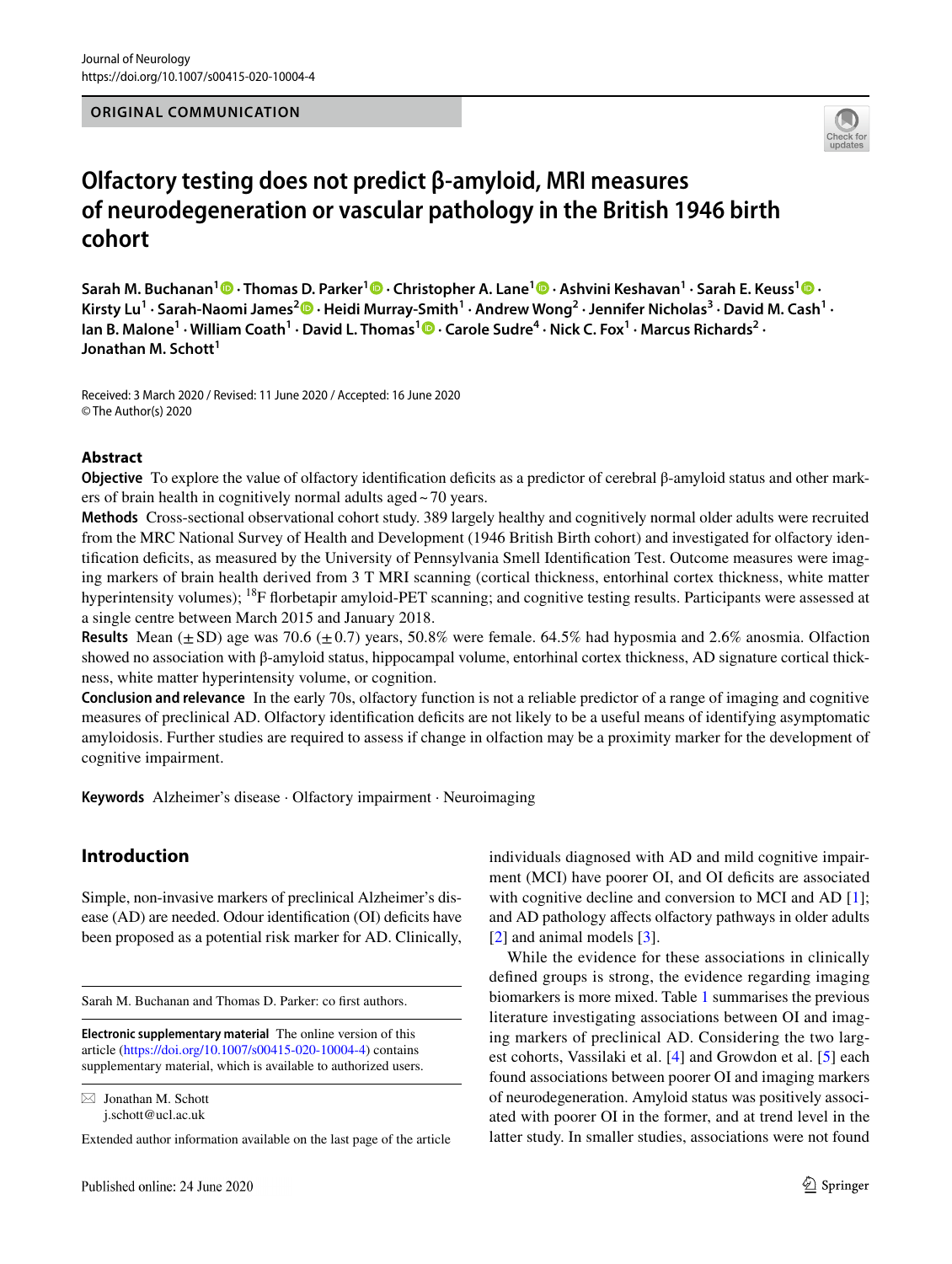<span id="page-1-0"></span>

| Study                             | Year | Region         | Outcome measures                                                          | Olfactory test                   | Design                                  | z                                     | (SD, if available)<br>Mean age, years | $\%$ female | Key findings                                                                                                                                                                                                                                 |
|-----------------------------------|------|----------------|---------------------------------------------------------------------------|----------------------------------|-----------------------------------------|---------------------------------------|---------------------------------------|-------------|----------------------------------------------------------------------------------------------------------------------------------------------------------------------------------------------------------------------------------------------|
| Devanand et al. [10]              | 2010 | <b>USA</b>     | sMRI, cognitive tests                                                     | <b>UPSIT</b>                     | Cross-sectional                         | naMCI, 170 aMCI)<br>1092 (802 CN, 120 | 80.5(5.8)                             | $\sqrt{2}$  | results, but not WMH<br>or entorhinal cortex<br>Lower OI associated<br>pocampal volumes<br>and cognitive test<br>with lower hip-<br>volumes                                                                                                  |
| Bahar-Fuchs et al. [9]            |      | 2010 Australia | Amyloid-PET (PiB)                                                         | 6 items from the<br><b>UPSIT</b> | Cross-sectional                         | 63 (19 CN, 24 aMCI,<br>$20$ AD)       | 73.6                                  | 57          | Higher PiB-PET SUVR<br>within each cognitive<br>no relationship found<br>lower OI in pooled<br>analyses; however,<br>associated with<br>group                                                                                                |
| Growdon et al. $[5]$              | 2015 | <b>USA</b>     | Amyloid-PET (PiB),<br>sMRI, Cognitive<br>tests (composite)                | <b>UPSIT</b>                     | Cross-sectional                         | 215 (all CN)                          | 73.9(5.9)                             | 59.1        | with lower hippocam-<br>cortex volumes, and<br>Poorer OI associated<br>pal and entorhinal<br>Association with<br>amyloid status at<br>cognitive scores.<br>trend level                                                                       |
| Dhilla Albers et al. [6] 2016 USA |      |                | Amyloid-PET (PiB)<br>$(n=49)$ cognitive<br>$(n=41)$ , sMRI<br>tests       | Two novel olfactory<br>tests     | Longitudinal follow-<br>up of cognition | 183 (70 CN, 74 SCD,<br>29 MCI, 10 AD) | 76.7                                  | 60.8        | ated with longitudinal<br>associated with lower<br>but not with amyloid<br>volumes (pooling all<br>cognitive decline in<br>status; also associ-<br>hippocampal and<br>cognitive groups)<br>entorhinal cortex<br>Poor performance<br>CN group |
| Vassilaki et al. [4]              | 2017 | <b>USA</b>     | $(n=306)$ , FDG-PET<br>Amyloid-PET (PiB)<br>$(n=305)$ , sMRI<br>$(n=829)$ | <b>B-SIT</b>                     | Cross-sectional                         | 829 (all CN)                          | 79.2                                  | 48.5        | volume, AD signature<br>associated with sMRI<br>Anosmia (B-SIT<6)<br>abnormal PiB-PET<br>(but not hyposmia)<br>ures (hippocampal<br>B-SIT scores also<br>CT). Continuous<br>and sMRI meas-<br>associated with                                |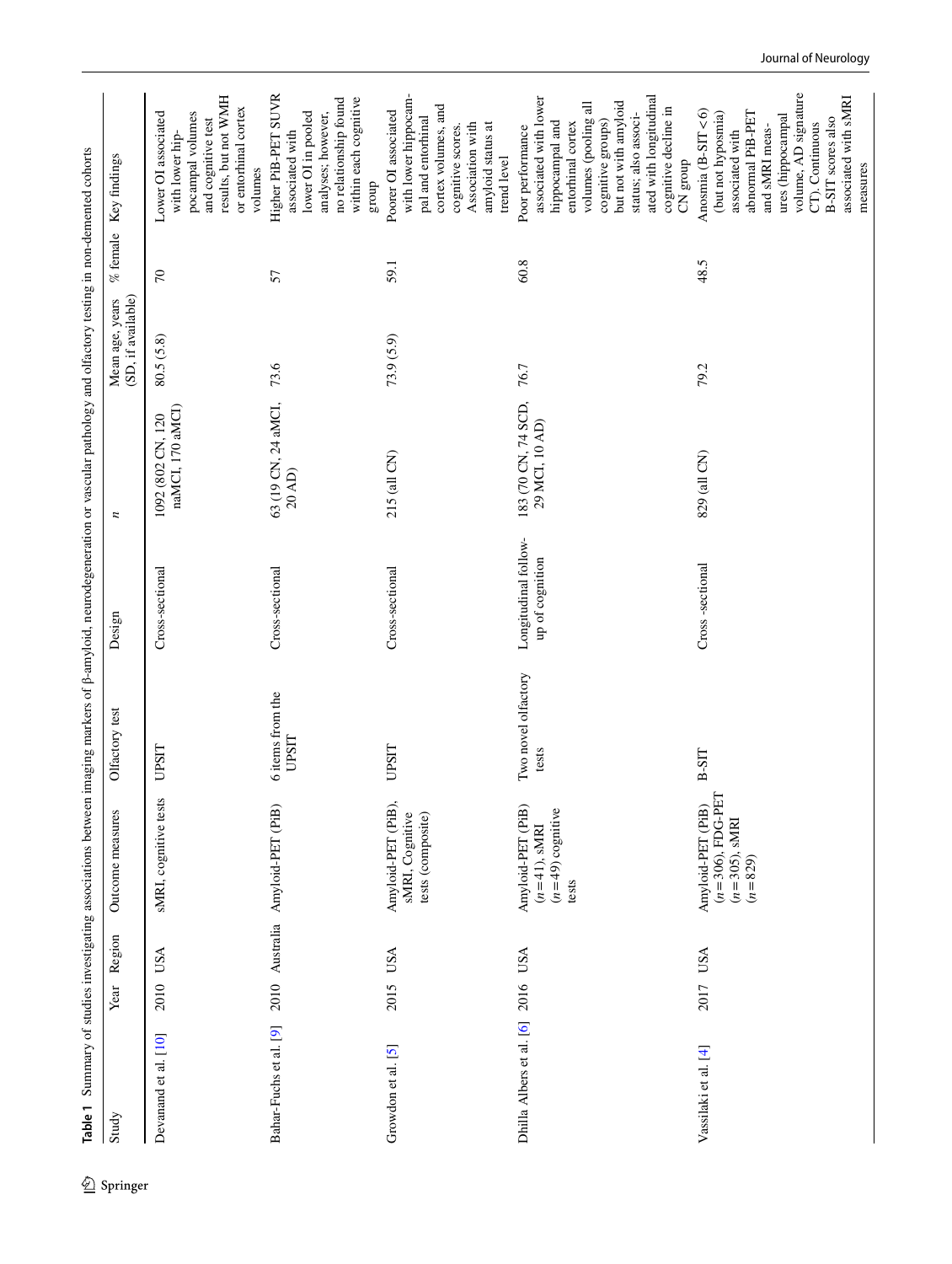| Study                | Year Region | Outcome measures                                                                  | Olfactory test                                                                                                                                                                                                  | Design                                  | n                            | (SD, if available)<br>Mean age, years |      | % female Key findings                                                                                                                                                                                                                                                                               |
|----------------------|-------------|-----------------------------------------------------------------------------------|-----------------------------------------------------------------------------------------------------------------------------------------------------------------------------------------------------------------|-----------------------------------------|------------------------------|---------------------------------------|------|-----------------------------------------------------------------------------------------------------------------------------------------------------------------------------------------------------------------------------------------------------------------------------------------------------|
| Risacher et al. [7]  | 2017 USA    | (flortaucipir), sMRI<br>Amyloid-PET (flor-<br>betapir/ florbeta-<br>ben); Tau-PET | UPSIT                                                                                                                                                                                                           | Cross-sectional                         | 34 (19 CN, 10 SCD,<br>5 MCI) | 70.8                                  | 64.7 | pooled sample, and in<br>temporal lobe across<br>CN plus SCD group.<br>across sample or any<br>tau deposition in the<br>umes across pooled<br>entorhinal GM vol-<br>OI associated with<br>with amyloid-PET<br>subgroup. Poorer<br>hippocampal and<br>Lower temporal,<br>OI not associated<br>sample |
| Heinrich et al. [11] | 2018 France | sMRI, cognitive tests                                                             | B-SIT                                                                                                                                                                                                           | Cross-sectional                         | <b>75 MCI</b>                | 77.1 (6.2)                            | 74.7 | with lower hippocam-<br>WMH rating, lower<br>MMSE and FCSRT<br>B-SIT <8 associated<br>pal volume, higher                                                                                                                                                                                            |
| Kriesl et al. [8]    | 2018 USA    | Amyloid-PET (PiB)<br>Cognitive tests<br>(composite)                               | UPSIT                                                                                                                                                                                                           | Longitudinal follow-<br>up of cognition | 71 (25 CN, 46 MCI)           | 68.5 (7.5)                            | 58   | binary amyloid status.<br>UPSIT < 35 predicted<br>100%, PPV 41% for<br>UPSIT<35 had NPV<br>memory decline in<br>MCI but not CN<br>participants                                                                                                                                                      |
|                      |             |                                                                                   | <i>sMRI</i> structural MRI. <i>UPSIT</i> University of Pennsylvania Smell Identification Test. CN cognitively normal. <i>MCI</i> mild cognitive impairment. <i>aMCI</i> ammestic MCI naMCI non-ammestic MCI. OI |                                         |                              |                                       |      |                                                                                                                                                                                                                                                                                                     |

*sMR* structural MK1, *UFS11* Unversity of Femsylvania Smell Identification 1est, CN cognitively normal, MC1 mili cognitive impartment, *atMC1* annestic MC1, *naMC1* non-amnestic MC1, *U1*<br>odour identification, *WMH* white odour identifcation, *WMH* white matter hyperintensity, *PET* positron emission tomography, *PiB* Pittsburgh compound B tracer, *AD* Alzheimer's Disease, *CT* cortical thickness, *SUVR* standard uptake value ratio, *FDG* fuorodeoxyglucose, B-*SIT* Brief Smell Identifcation Test (a validated 12 item selection from the UPSIT), *PPV* positive predictive value, *NPV* negative predictive value, sMRI structural MRI, UPSIT University of Pennsylvania Smell Identification Test, CN cognitively normal, MCI mild cognitive impairment, aMCI annestic MCI, naMCI non-annestic MCI, OI *SCD* subjective cognitive decline, *MMSE* mini-mental status examination, *FCSRT* Free and Cued Selective Reminding Test, *GM* grey matter

#### Journal of Neurology

**Table 1** (continued)

Table 1 (continued)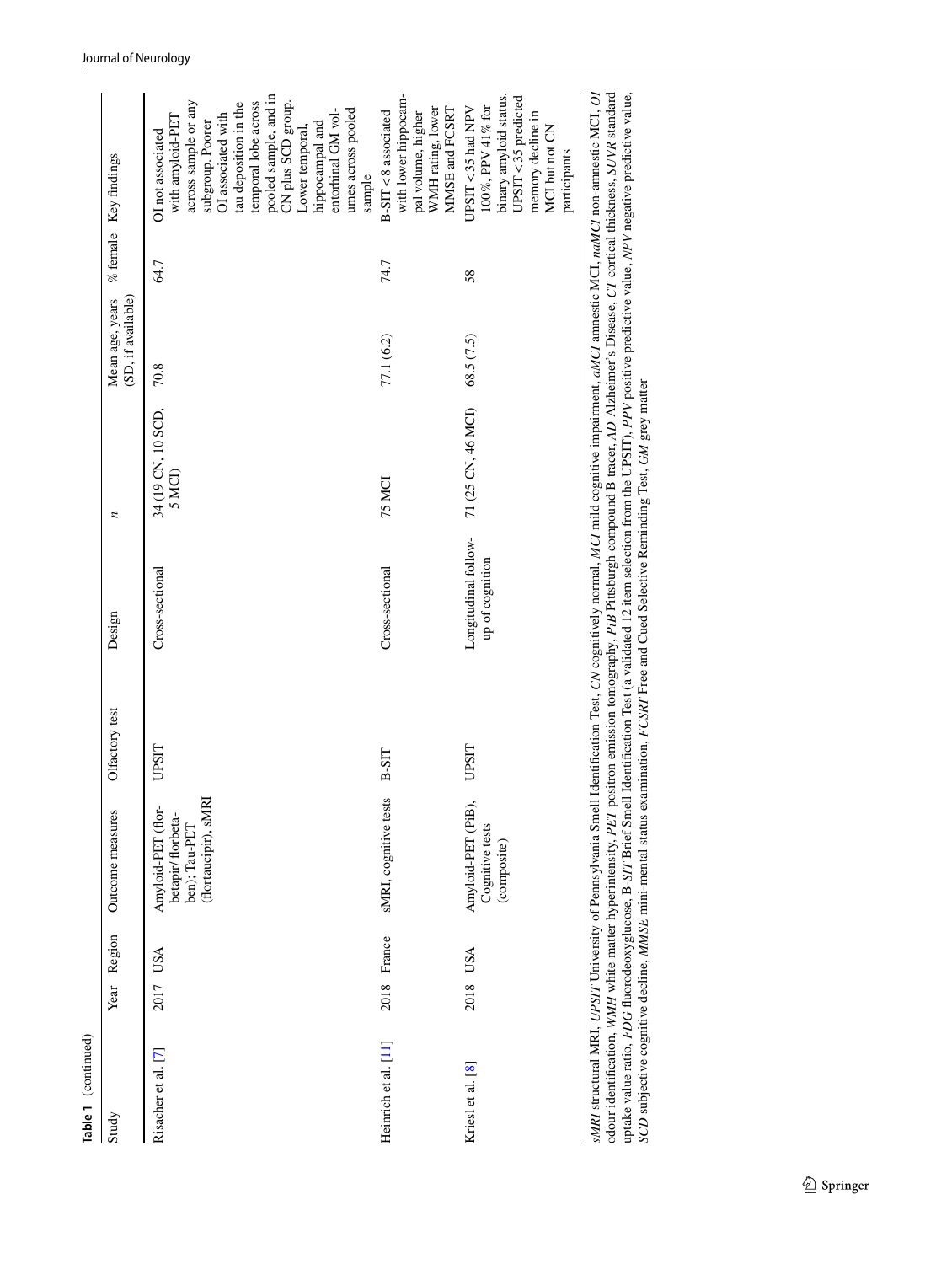[\[6](#page-6-7), [7](#page-6-8)], or only seen when individuals with MCI or AD were included in pooled analyses [[8,](#page-6-10) [9\]](#page-6-6). Associations between poorer OI and AD signature cortical thickness, and lower hippocampal volumes have been described [\[4,](#page-6-3) [7](#page-6-8), [10](#page-6-5), [11](#page-6-9)]. Associations with entorhinal cortex thickness or white matter hyperintensity volume have been present or absent in various studies [\[4](#page-6-3)[–6](#page-6-7), [10](#page-6-5), [11](#page-6-9)].

A useful marker for preclinical AD would be positive early in the disease course, allowing a window for treatment. As the prevalence of AD pathology increases steeply with age, younger cohorts may be useful to investigate the earlier stages of disease.

In the current study, we explored associations between OI and markers of cerebral β-amyloid deposition (using  $18$ F-florbetapir PET scanning), neurodegeneration, and cognition in a uniquely well-characterised cohort of near identical age drawn from the MRC National Survey of Health and Development (NSHD; the British 1946 birth cohort).

## **Methods**

#### **Participants**

The Insight 46 study included 502 older adults recruited from the NSHD [[12\]](#page-6-11), a representative sample of singleton births in one week in March 1946 originally comprising 5326 individuals who have been followed prospectively throughout their lives [[13](#page-6-12)]. Ethical approval was granted by the National Research Ethics Service Committee London (reference 14/LO/1173); participants provided written informed consent.

Participants attended a one-day visit at University College London between May 2016 and January 2018 (age 69–71 years). The cohort profle and recruitment information has been published [[14\]](#page-6-13). We excluded participants without high-quality imaging (T1-weighted MRI and amyloid-PET), and those with mild cognitive impairment (MCI), neurodegenerative conditions, or conditions likely to afect olfactory function including previous sinus surgery or upper respiratory tract infection (Supplementary data).

#### **Olfactory testing**

The University of Pennsylvania Smell Identifcation Test (UPSIT) is a validated "scratch-and-snif" test comprising 40 micro-encapsulated odorants, with four-option forcedchoice answers [[15](#page-7-0)]. Participants completed the "British" version at the study visit or soon thereafter. Where there was missing data for four or fewer items, a correction factor of 0.25 per missing item was applied, in line with other studies [[16\]](#page-7-1).

For categorical analyses, hyposmia was defined as UPSIT score  $\leq$  33 for males,  $\leq$  34 for females, and anosmia as UPSIT score  $\leq$  18 [[15](#page-7-0)]. Normative data for the UPSIT British version have not been published; a comparison to norms for the UPSIT American version is shown in Table [1.](#page-1-0)

#### **Neuropsychological testing**

The cognitive battery included the Mini-Mental Status Examination (MMSE), Logical Memory, Digit-Symbol Substitution Test, and the Face-Name test [[12](#page-6-11)]. These tests were combined into a modifed version of the Preclinical Alzheimer Clinical Composite (PACC) score as described in Lu et al. [\[17](#page-7-2)].

#### **Imaging**

Participants underwent PET-MRI scanning on the same 3-T Siemens Biograph mMR scanner [\[12](#page-6-11)]. β-amyloid deposition was assessed over a 10-min period, 50 min after injection of 18F-forbetapir (370 mBq). A standardised uptake value ratio (SUVR) was generated from a grey matter cortical composite, with eroded white matter as the reference region. Gaussian mixture models determined a SUVR cut-point of 0.6104 to categorise binary amyloid status.

Hippocampal volume, entorhinal cortex thickness and AD signature cortical thickness were used as markers of neurodegeneration [[4,](#page-6-3) [5](#page-6-4)]. Hippocampal volumes were deter-mined using STEPS [[18\]](#page-7-3) with manual edits where appropriate. AD signature cortical thickness (a composite of temporal cortex regions as described in [[19\]](#page-7-4)) and entorhinal cortex measurements were determined using Freesurfer 6.0. Total intracranial volume was calculated using SPM12 (Statistical Parametric Mapping, [https://www.fl.ion.ucl.ac.uk/](https://www.fil.ion.ucl.ac.uk/spm/) [spm/\)](https://www.fil.ion.ucl.ac.uk/spm/) [\[20\]](#page-7-5). White matter hyperintensity volume (WMHV) was derived using Bayesian Model Selection (BaMoS) [\[21](#page-7-6)].

#### **Statistical methods**

Data were analysed using Stata 14.1 (StataCorp LP). Chisquared or Wilcoxon rank-sum tests were used for unadjusted analyses comparing OI category with binary or continuous demographic variables, respectively. Logistic regression was used for adjusted analysis of (binary) amyloid status, linear regression for hippocampal volumes, AD signature cortical thickness, entorhinal cortex thickness and PACC score. As WMHV was non-normally distributed, we used a general linear model with gamma log link. For each of these outcomes, we ftted models with continuous UPSIT score or OI impairment category as the predictor variable, and age, sex, and (where appropriate) TIV as covariates.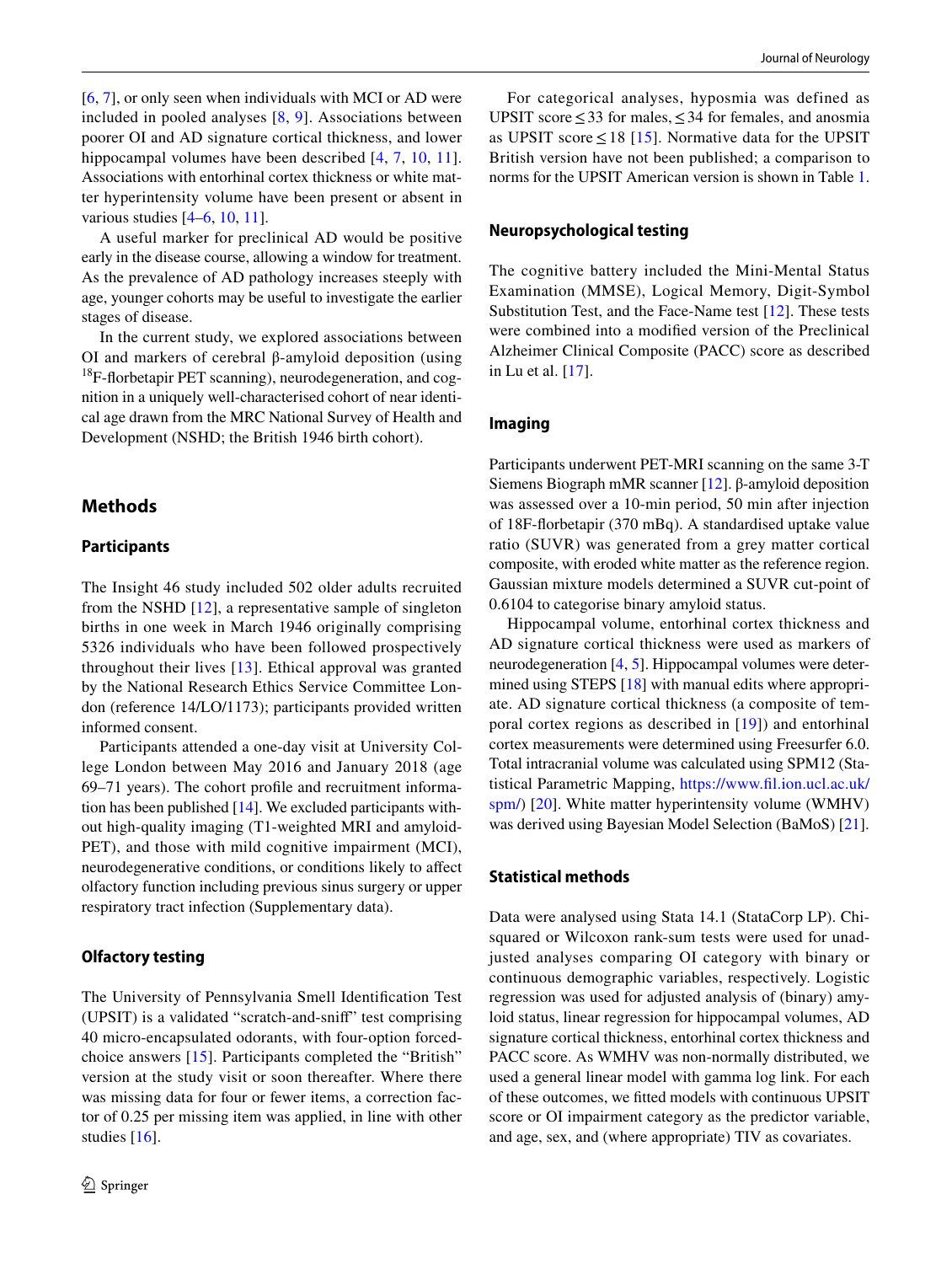### **Results**

Full data on 389 individuals were available for analysis: mean age at visit was 70.6 (SD 0.68) years, and 50.8% were female. Table [1](#page-1-0) compares the distribution of UPSIT scores in this cohort with those of a large cohort of similar age assessed using the UPSIT (American version); the distribution of scores is similar.

Demographic and background features of the normosmic (32.9%), hyposmic (64.5%) and anosmic (2.6%) groups are shown in Table [1.](#page-1-0) There were no signifcant diferences in sex, age, socio-economic position, smoking, history of head injury, ApoE4 status, or MMSE score between groups.

There was no signifcant relationship between continuous UPSIT score and binary amyloid status, adjusting for age and sex (OR 1.04, 95% CI 0.98–1.10,  $p = 0.24$ ).

There was no evidence that adding UPSIT score to a base model of age and sex improved prediction of amyloid status (Fig. [1\)](#page-4-0).

Hippocampal volume, entorhinal cortex thickness, cortical thickness, PACC, or WMHV was not associated with continuous UPSIT scores, or when comparing groups categorically (Table [2](#page-4-1)) after adjusting for age and sex. There was similarly no relationship between UPSIT score and any of the components of the PACC (data not shown).

## **Discussion**

In this study of 389 cognitively normal individuals around the age of 70 years, our main findings were  $(1) \sim 2/3$  of individuals fulfl criteria for hyposmia, and (2) that there were no associations between low scores on olfactory identifcation testing and imaging evidence of β-amyloid pathology,

<span id="page-4-0"></span>**Fig. 1** Receiver operating characteristic curve illustrating the predictive value of age, sex and UPSIT score for amyloid status. Area under the curve for age and sex alone, 0.517 (95% confdence interval: 0.444–0.590), versus 0.545 (95% confdence interval 0.465–0.624) when UPSIT score is added to the model  $p = 0.466$ ). This indicates that the addition of UPSIT score has very limited additional discriminatory value to predict amyloid status



<span id="page-4-1"></span>**Table 2** Comparison of distribution of UPSIT scores in the current study (UPSIT: British) to previously published normative values (UPSIT: American), by sex [\[24\]](#page-7-7)

| Percentile | <b>UPSIT</b> score                                               |                 |                                                           |                             |  |  |  |  |  |  |
|------------|------------------------------------------------------------------|-----------------|-----------------------------------------------------------|-----------------------------|--|--|--|--|--|--|
|            | Males                                                            |                 | Females                                                   |                             |  |  |  |  |  |  |
|            | UPSIT: American, age UPSIT: British, age<br>$70 - 74$ $(n = 77)$ | 69–71 $(n=191)$ | UPSIT: American, age UPSIT: Brit-<br>$70 - 74$ $(n = 87)$ | ish, age 69–71<br>$(n=198)$ |  |  |  |  |  |  |
| 99         | 39                                                               | 39              | 40                                                        | 38                          |  |  |  |  |  |  |
| 75         | $34 - 35$                                                        | 35              | $35 - 36$                                                 | 35                          |  |  |  |  |  |  |
| 50         | $29 - 30$                                                        | 32              | $32 - 33$                                                 | 33                          |  |  |  |  |  |  |
| 25         | 24                                                               | 28              | $27 - 28$                                                 | 31                          |  |  |  |  |  |  |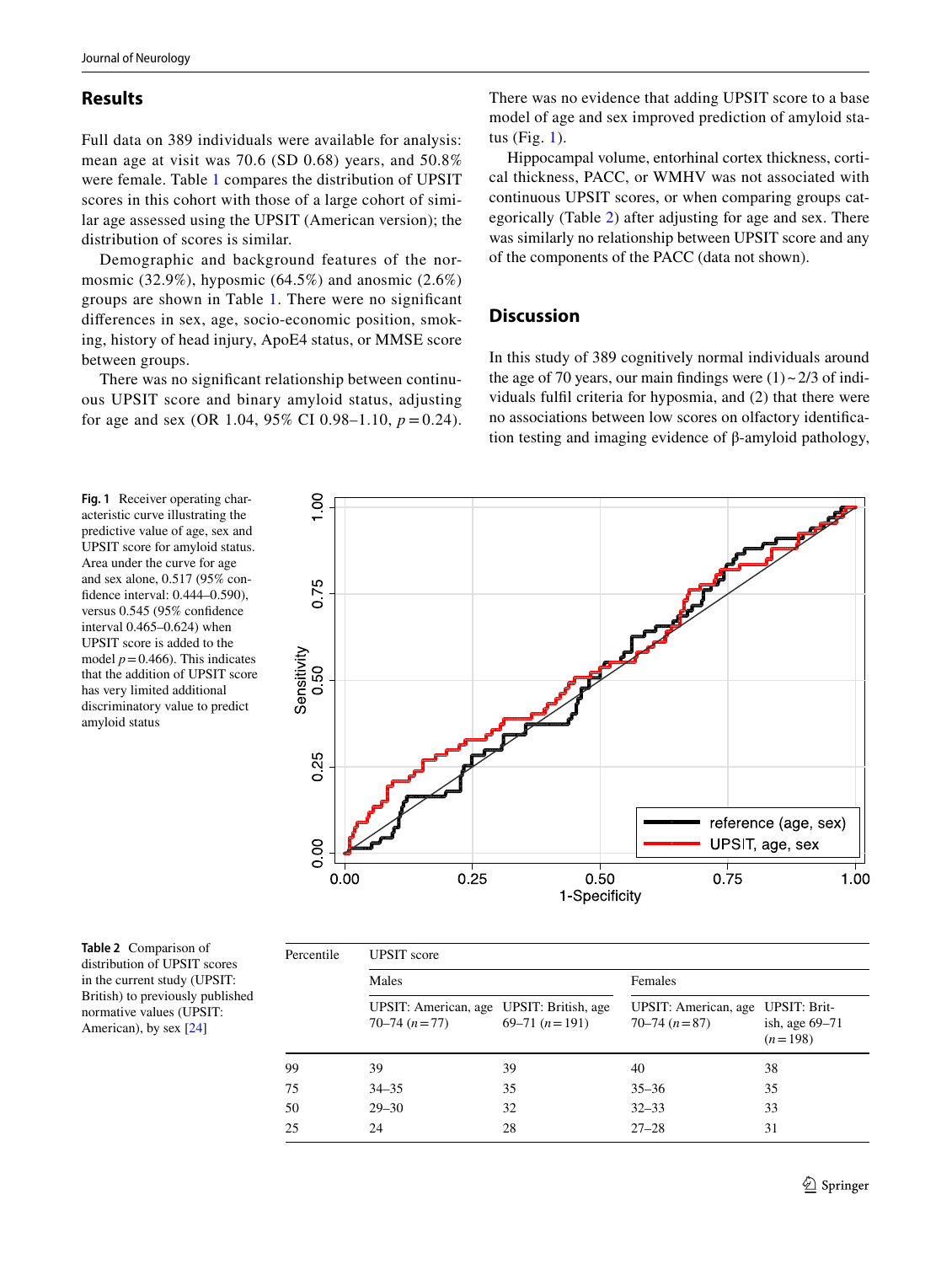<span id="page-5-0"></span>**Table 3** Associations between demographic factors and olfactory identifcation impairment

|                                            | Normosmia $(n=128)$ | Hyposmia $(n=251)$ | $p^{\rm a}$ | Anosmia $(n=10)$ | $p^{\rm a}$ |
|--------------------------------------------|---------------------|--------------------|-------------|------------------|-------------|
| Sex, female $[n, (\%)]$                    | 62(48.4)            | 134 (53.4)         | 0.362       | 2(20.9)          | 0.082       |
| Age, years [mean, $(SD)$ ]                 | 70.7 (0.62)         | 70.6 (0.70)        | 0.181       | 70.6 (0.95)      | 0.790       |
| SEP, manual occupations $[n, (\%)]$        | 22(17.2)            | 34(13.6)           | 0.345       | 2(20.0)          | 0.821       |
| Current or former smoking $[n, (\%)]$      | 80(62.5)            | 166(66.1)          | 0.483       | 6(60.0)          | 0.875       |
| Head injury prior to age 69–71 $[n, (\%)]$ | 22(17.2)            | 28(11.2)           | 0.101       | 2(20.0)          | 0.821       |
| ApoE 4 carrier $[n, (\%)]$                 | 39 (29.7)           | 72 $(28.9)^b$      | 0.472       | 4(40)            | 0.495       |
| MMSE score [median, (IOR)]                 | $30(29-30)$         | $30(29-30)$        | 0.973       | $29.5(29-30)$    | 0.565       |

*SEP* socio-economic position, *MMSE* mini-mental status examination

<sup>a</sup>p value compared to normosmia, determined by chi-square test (categorical variables) or Wilcoxon rank-sum test (continuous variables)

 $b_n$  = 249 for this variable

neurodegeneration or cerebrovascular disease, or cognitive performance.

The strongest associations between olfaction and imaging metrics relevant to AD were reported in the Mayo Clinic cohort [\[4\]](#page-6-3), which also has the highest average age (79 years). The Harvard cohort (mean age 74 years) [\[5\]](#page-6-4) found a trend level association with amyloid status, and signifcant associations with imaging markers of neurodegeneration. Noting that our cohort was  $\sim$  10 and 5 years younger than these, respectively, and as older individuals would be expected to have a shorter time to AD onset, this suggests that if OI impairment is not a useful screening tool for asymptomatic pathology, it may however be useful as a proximity marker for the emergence of cognitive impairment. The fnding in smaller studies that associations between OI and imaging markers were strengthened by the inclusion of individuals with MCI (who are closer to disease onset) may also indicate this [[8,](#page-6-10) [9\]](#page-6-6)

Limitations of this study include its cross-sectional design and lack of a marker of tau pathology, as there is evidence from pathological [[2\]](#page-6-1) and biomarker [\[7](#page-6-8), [22](#page-7-8)] studies that tau deposition may be more closely linked to olfactory changes. Longer term follow-up of this cohort and the addition of markers of tau pathology will be able to address the latter and the potential proximal relationship of OI to the development of cognitive impairment. Whether or not olfactory loss than can be seen in patients infected with Covid-19 relates to damage to olfactory epithelium or neuronal injury is the subject of ongoing debate, but at the current time, there is no evidence that this is related to Alzheimer pathology [\[23](#page-7-9)].

In summary, the high prevalence of OI impairment in populations at this age and lack of relationship between OI

<span id="page-5-1"></span>**Table 4** Associations between continuous and categorical UPSIT scores and imaging outcomes in 389 cognitively normal individuals at age 69–71

|                                                                              |                    | Continuous analyses           |   |           | Categorical analyses                                        |       |           |                                                                                               |                  |
|------------------------------------------------------------------------------|--------------------|-------------------------------|---|-----------|-------------------------------------------------------------|-------|-----------|-----------------------------------------------------------------------------------------------|------------------|
|                                                                              | <b>UPSIT</b> score |                               |   | Hyposmia  |                                                             |       | Anosmia   |                                                                                               |                  |
|                                                                              | B                  | 95% CI                        | p | β         | 95% CI                                                      | p     | Þ         | 95% CI                                                                                        | $\boldsymbol{p}$ |
| Associations by linear regression ( $\beta$ coefficient)                     |                    |                               |   |           |                                                             |       |           |                                                                                               |                  |
| Hippocampal volume $(mL)^{b,c}$                                              |                    |                               |   |           |                                                             |       |           | $-0.002 - 0.004, 0.011$ $0.805 - 0.075 - 0.200, 0.050$ $0.239 - 0.162 - 0.540, 0.217$ $0.401$ |                  |
| Entorhinal cortex thickness (mm) <sup>a,c</sup>                              |                    | $0.001 - 0.004, 0.006$ 0.671  |   |           |                                                             |       |           | $0.010 - 0.039, 0.059$ $0.693 - 0.041 - 0.191, 0.108$ 0.587                                   |                  |
| Cortical thickness $(mm)a$                                                   |                    |                               |   |           | $0.001 - 0.001, 0.003$ $0.156 - 0.003 - 0.022, 0.017$ 0.771 |       | 0.001     | $-0.058, 0.059, 0.986$                                                                        |                  |
| Global cognitive score (modified $PACC$ ) <sup>a</sup>                       |                    | $-0.003 - 0.017, 0.011$ 0.657 |   | 0.001     | $-0.141, 0.140$ 0.992                                       |       | 0.252     | $-0.172, 0.677$ 0.244                                                                         |                  |
| Associations by generalised linear model (exponentiated $\beta$ coefficient) |                    |                               |   |           |                                                             |       |           |                                                                                               |                  |
| White matter hyperintensity volume<br>$(mL)^{b,d}$                           | $0.992^e$          | $0.967, 1.016$ 0.609          |   | $1.153^e$ | 0.906, 1.468                                                | 0.247 | $1.280^e$ | 0.624, 2.628                                                                                  | 0.501            |

a Adjusted for age and sex

<sup>b</sup>Adjusted for age, sex and total intracranial volume

c Expressed as the mean of right and left

 $\sigma$ <sup>d</sup> $n = 377$  for this outcome

<sup>e</sup> Expressed as exponentiated *β* coefficient; value represents the ratio change in WMHV per 1 point increase in UPSIT score, or between groups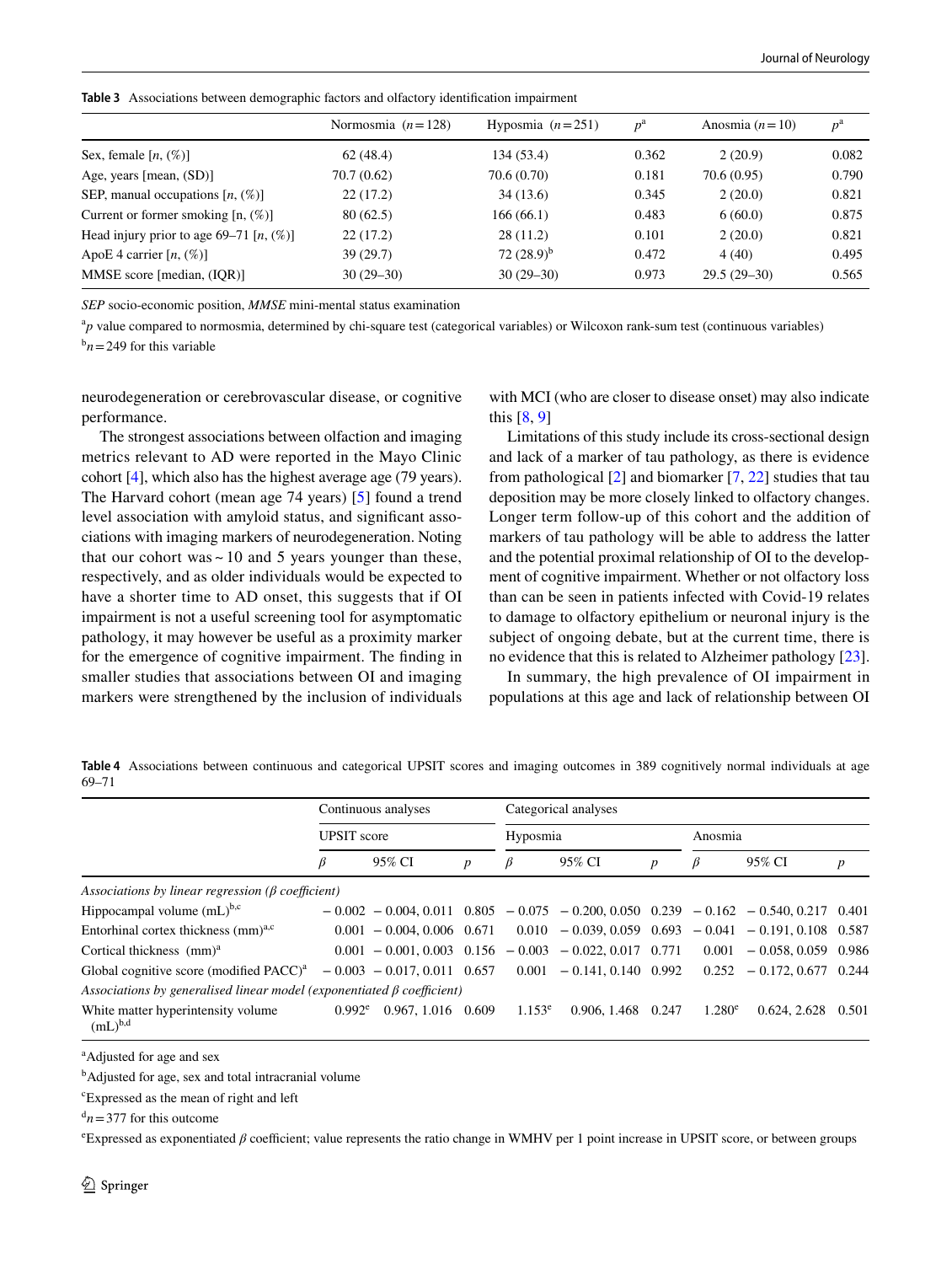and markers of β-amyloid and neurodegeneration we fnd, indicate that the UPSIT is unlikely to be a reliable predictor of preclinical AD in its very earliest stages (Tables [3,](#page-5-0) [4\)](#page-5-1).

**Funding** This study is principally funded by grants from Alzheimer's Research UK (grants ARUK-PG2014-1946 and ARUK-PG2017-1946), the Medical Research Council Dementias Platform UK (Grant CSUB19166), and the Wolfson Foundation (Grant PR/ylr/18575). The genetic analyses are funded by the Brain Research Trust (Grant UCC14191). The forbetapir amyloid tracer was provided by Avid Radiopharmaceuticals (a wholly owned subsidiary of Eli Lilly). The National Survey of Health and Development and Drs Richards and Wong are funded by the Medical Research Council (Grants MC\_ UU\_12019/1 and MC\_UU\_12019/3). Additional support was received from the National Institutes of Health Research Queen Square Dementia BRU (Drs Schott and Fox), University College London Hospitals Biomedical Research Centre (Dr Schott), Leonard Wolfson Experimental Neurology Centre (Drs Schott, Fox and Thomas), a Wellcome Trust Clinical Research Fellowship (200109/Z/15/Z [Dr Parker]), Leonard Wolfson Experimental Neurology Clinical Research Fellowship (525367 [Dr Keshavan]), an Alzheimer's Society Junior Fellowship (AS-JF-17-011 [Dr Sudre]), Medical Research Council (Dr Fox), the UK Dementia Research Institute at UCL (Dr Fox), an National Institutes of Health Researcher Senior Investigator award (Dr Fox), the NIA (Dr Fox), and the EPSRC (EP/J020990/1 [Dr Schott] and a separate award to Dr Fox), and European Union's Horizon 2020 research and innovation program (grant 666992 [Dr Schott]).The funders and sponsors had no role in the design and conduct of the study; collection, management, analysis, and interpretation of the data; preparation, review, or approval of the manuscript; and decision to submit the manuscript for publication.

**Availability of data and material** A data-sharing policy is available on the NSHD Data Sharing website<https://www.nshd.mrc.ac.uk/data>.

## **Compliance with ethical standards**

**Conflicts of interest** Dr Fox's research group has received payment for consultancy or for conducting studies from Avid Radiopharmaceuticals, Biogen, Eli Lilly Research Laboratories, General Electric Healthcare, and Roche; Dr Fox receives no personal compensation for these activities. Dr Schott reports grants from Weston Brain Foundation during the conduct of the study and personal fees from Axon Neuroscience, Roche, Eli Lilly, General Electric Healthcare, Merck Sharp & Dohme, Oxford University Press, Biogen, and EU Horizon 2020 outside the submitted work.

**Ethics approval** Ethical approval was granted by National research ethics Service Committee London (reference 14/LO/1173), and the study was conducted in accordance with the ethical standards laid down in the 1964 Declaration of Helsinki and its later amendments.

**Consent to participate** Participants provided written informed consent.

**Open Access** This article is licensed under a Creative Commons Attribution 4.0 International License, which permits use, sharing, adaptation, distribution and reproduction in any medium or format, as long as you give appropriate credit to the original author(s) and the source, provide a link to the Creative Commons licence, and indicate if changes were made. The images or other third party material in this article are included in the article's Creative Commons licence, unless indicated otherwise in a credit line to the material. If material is not included in the article's Creative Commons licence and your intended use is not

permitted by statutory regulation or exceeds the permitted use, you will need to obtain permission directly from the copyright holder. To view a copy of this licence, visit<http://creativecommons.org/licenses/by/4.0/>.

# **References**

- <span id="page-6-0"></span>1. Devanand DP, Lee S, Manly J et al (2015) Olfactory deficits predict cognitive decline and Alzheimer dementia in an urban community. Neurology 84:182–189. [https://doi.org/10.1212/](https://doi.org/10.1212/wnl.0000000000001132) [wnl.0000000000001132](https://doi.org/10.1212/wnl.0000000000001132)
- <span id="page-6-1"></span>2. Wilson RS, Arnold SE, Schneider JA et al (2007) The relationship between cerebral Alzheimer's disease pathology and odour identifcation in old age. J Neurol Neurosurg Psychiatry 78:30–35. <https://doi.org/10.1136/jnnp.2006.099721>
- <span id="page-6-2"></span>3. Cao L, Schrank BR, Rodriguez S et al (2012) Aβ alters the connectivity of olfactory neurons in the absence of amyloid plaques in vivo. Nat Commun 3:1009. [https://doi.org/10.1038/ncomm](https://doi.org/10.1038/ncomms2013) [s2013](https://doi.org/10.1038/ncomms2013)
- <span id="page-6-3"></span>4. Vassilaki M, Christianson TJ, Mielke MM et al (2017) Neuroimaging biomarkers and impaired olfaction in cognitively normal individuals. Ann Neurol 81:871–882. [https://doi.org/10.1002/](https://doi.org/10.1002/ana.24960) [ana.24960](https://doi.org/10.1002/ana.24960)
- <span id="page-6-4"></span>5. Growdon ME, Amariglio RE, Hedden T et al (2015) Odor identifcation and Alzheimer disease biomarkers in clinically normal elderly. Neurology 84:2153–2160. [https://doi.org/10.1212/](https://doi.org/10.1212/WNL.0000000000001614) [WNL.0000000000001614](https://doi.org/10.1212/WNL.0000000000001614)
- <span id="page-6-7"></span>6. Dhilla Albers A, Asafu-Adjei J, Delaney MK et al (2016) Episodic memory of odors stratifes Alzheimer biomarkers in normal elderly. Ann Neurol 80:846–857. [https://doi.org/10.1002/](https://doi.org/10.1002/ana.24792) [ana.24792](https://doi.org/10.1002/ana.24792)
- <span id="page-6-8"></span>7. Risacher SL, Tallman EF, West JD et al (2017) Olfactory identification in subjective cognitive decline and mild cognitive impairment: association with tau but not amyloid positron emission tomography. Alzheimer's Dement Diagn Assess Dis Monit 9:57–66. <https://doi.org/10.1016/j.dadm.2017.09.001>
- <span id="page-6-10"></span>8. Kreisl WC, Jin P, Lee S et al (2018) Odor identifcation ability predicts PET amyloid status and memory decline in older adults. J Alzheimer's Dis 62:1759–1766. [https://doi.org/10.3233/JAD-](https://doi.org/10.3233/JAD-170960)[170960](https://doi.org/10.3233/JAD-170960)
- <span id="page-6-6"></span>9. Bahar-Fuchs A, Chételat G, Villemagne VL et al (2010) Olfactory deficits and amyloid-β burden in Alzheimer's disease, mild cognitive impairment, and healthy aging: A PiB PET study. J Alzheimer's Dis 22:1081–1087. [https://doi.org/10.3233/JAD-2010-](https://doi.org/10.3233/JAD-2010-100696) [100696](https://doi.org/10.3233/JAD-2010-100696)
- <span id="page-6-5"></span>10. Devanand DP, Tabert MH, Cuasay K et al (2010) Olfactory identification deficits and MCI in a multi-ethnic elderly community sample. Neurobiol Aging 31:1593–1600. [https://doi.org/10.1016/j.](https://doi.org/10.1016/j.neurobiolaging.2008.09.008) [neurobiolaging.2008.09.008](https://doi.org/10.1016/j.neurobiolaging.2008.09.008)
- <span id="page-6-9"></span>11. Heinrich J, Vidal JS, Simon A et al (2018) Relationships between lower olfaction and brain white matter lesions in elderly subjects with mild cognitive impairment. J Alzheimer's Dis 61:1133–1141. <https://doi.org/10.3233/JAD-170378>
- <span id="page-6-11"></span>12. Lane CA, Parker TD, Cash DM et al (2017) Study protocol: Insight 46 - a neuroscience sub-study of the MRC National Survey of Health and Development. BMC Neurol 17:75. [https://doi.](https://doi.org/10.1186/s12883-017-0846-x) [org/10.1186/s12883-017-0846-x](https://doi.org/10.1186/s12883-017-0846-x)
- <span id="page-6-12"></span>13. Wadsworth M, Kuh D, Richards M, Hardy R (2006) Cohort profle: the 1946 national birth cohort (MRC National Survey of Health and Development). Int J Epidemiol 35:49–54. [https://doi.](https://doi.org/10.1093/ije/dyi201) [org/10.1093/ije/dyi201](https://doi.org/10.1093/ije/dyi201)
- <span id="page-6-13"></span>14. James S-N, Lane CA, Parker TD et al (2018) Using a birth cohort to study brain health and preclinical dementia: recruitment and